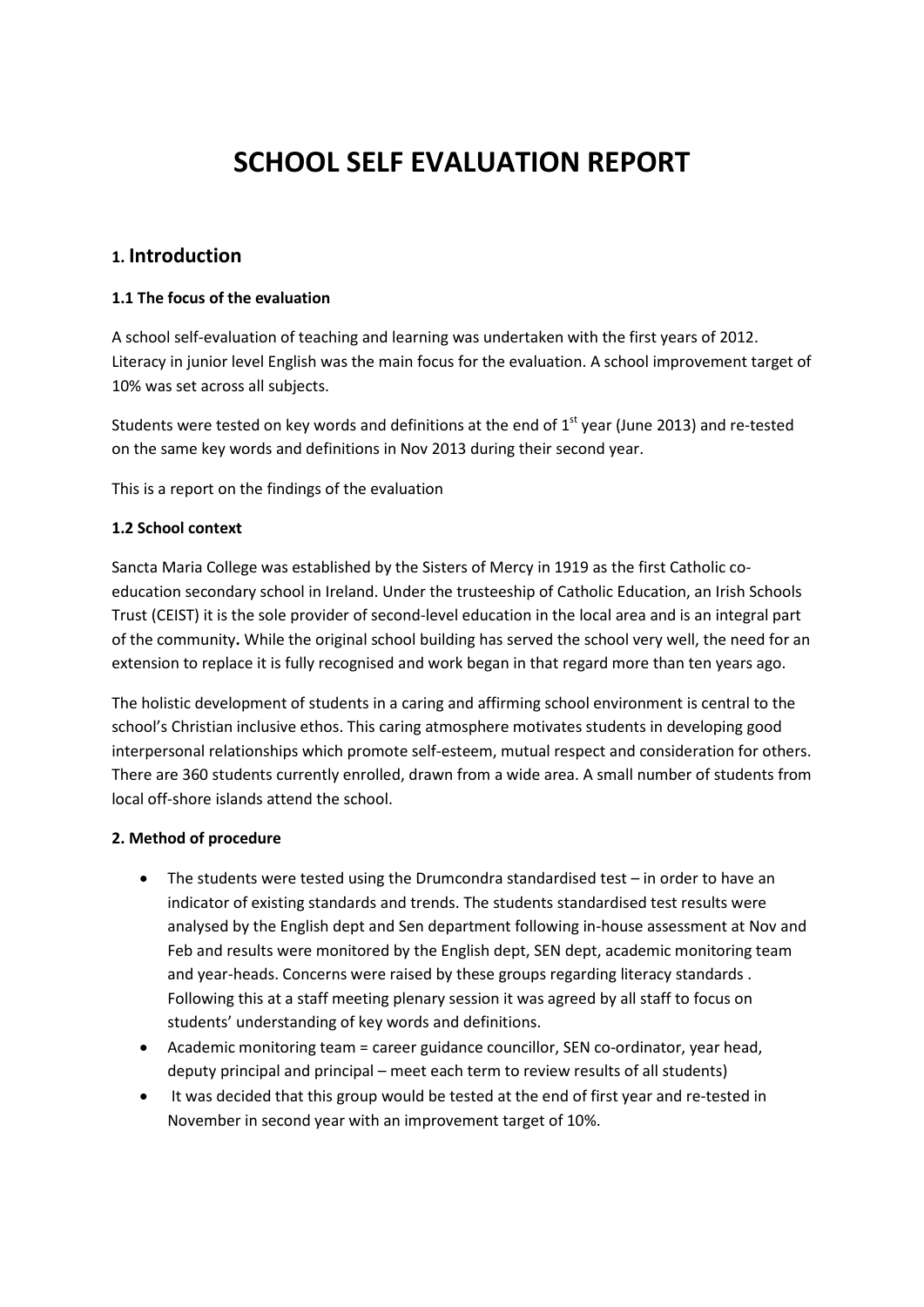# **FINDINGS**

## **LEARNING OUTCOMES**

# **Literacy average percentage improvements March 2014**

| English                 | 10%   |
|-------------------------|-------|
| Irish                   | 25%   |
| Maths                   | 9%    |
| History                 | 25%   |
| Geography               | 7.5%  |
| Science                 | 9.3%  |
| <b>Music</b>            | 19%   |
| Art                     | 10%   |
| French                  | 10%   |
| PE                      | 32.2% |
| Woodwork                | 31%   |
| <b>Business Studies</b> | 14.2% |
| Home Economics          | 26%   |
|                         |       |

| School improvement target | 10%   |
|---------------------------|-------|
| School result:            | 17.5% |

#### **LEARNING EXPERIENCE**

A sample group of 14 students was questioned to survey the learning experience. The following results were noted:

1. Do you have difficulties understanding key words and definitions in subjects?

Yes x 2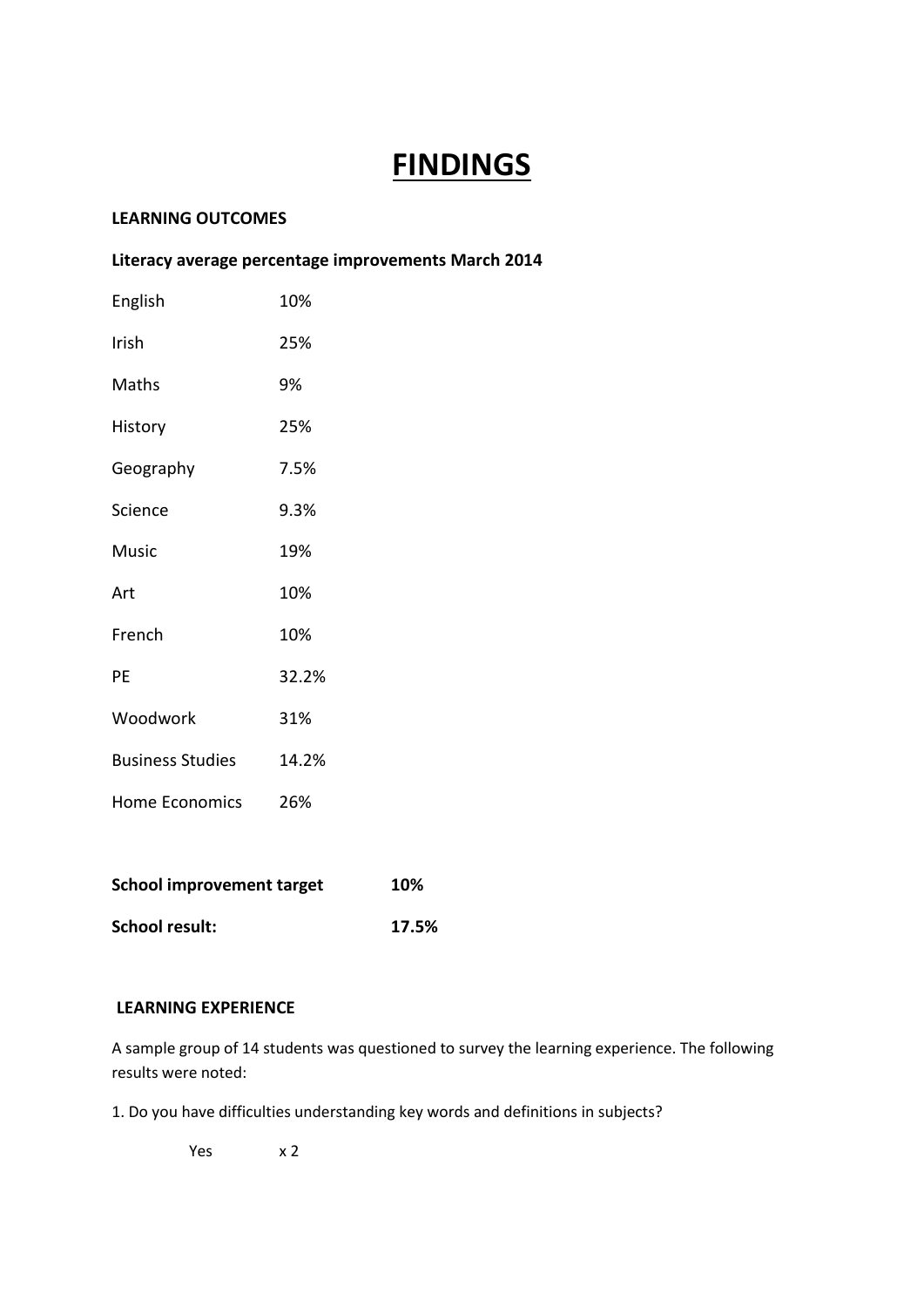No x 1

Sometimes x 11

2. What approaches best help you learn what these words mean

- Repetition usually helps
- Using the word helps very much
- Rhymes sometimes help
- Listen to fast music and keep reading it out to the rhythm of the music
- Write it out rough then neat and read back later
- See it and repeat it very often
- When the subject is made more interesting
- Memorable moments in class i.e. a joke or funny moment related to the subject to keep my attention
- Learning then like learning a poem
- Having the teacher keep the class interesting by talking about an interesting topic
- Using the words in everyday life
- Saying them out loud once and spelling them
- Writing them out in a copy and then reading them after
- Repetition
- Being given a good definition of the word
- Writing it down a few times
- Seeing it a lot
- Repetition and rhymes
- Remembering an easier word which sounds like the word you're learning helps.
- Using the word often in everyday conversation helps
- Rhymes and sayings are very useful for me
- Writing down the word a few times and testing yourself sometimes works and reading sets the word in a more practical situation
- It also helps if you can try and put it in a song
- I would read the word a lot and then try to write it out.
- I would read the word a lot and try to remember it by memory
- I would also try to notice a pattern in the words
- Looking and seeing the word and remembering the page colour or sentence or picture beside it
- Visual
- Looking it up yourself internet or dictionary
- Hearing someone say it with a joke, an event, poster
- Acronyms
- The method where you look, say, cover, write, check
- Something relevant
- Putting it in my own words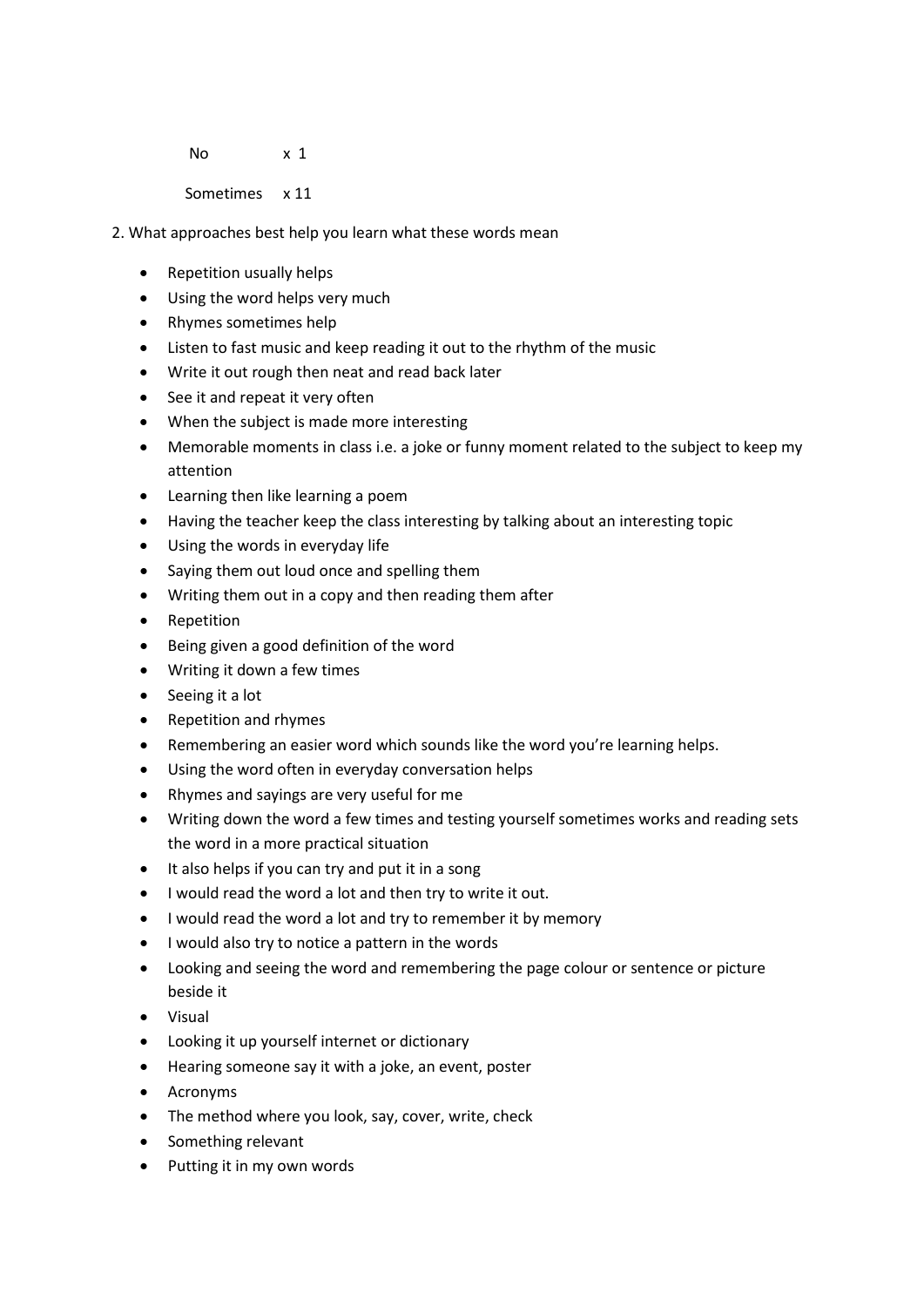- Rhythms and rhyming
- If the teacher is quite enthusiastic, I usually find it easier to learn
- Going over words sometimes helps me
- Watching videos of what we are learning usually helps me
- I read the word and definitions repetition over and over until I think I have learned it then I go back a few hours later to see if I still know them .
- I also like to listen to a song and in the test I just think of the song.

## **Teacher attitude**

A sample number of teachers were surveyed to assess teacher attitude.

1. Have you noticed an improvement in students' understanding of key words and definitions?

- Yes. They recognise the terms/key words a lot better now. They use them more frequently in work.
- Yes, they are recalling the words/terms quicker than before
- Can match terms with their definitions
- Yes, students are able to recall key information/concepts orally very well
- Yes I have. The use and re-use of definitions during class time further being reinforced by putting the definitions in poster format on the wall has helped. Students have looked to these definitions whilst completing class exercises.
- 2. What do you feel could be improved?
	- I still feel that the easiness of recall for some students is an issue i.e. they have to think about the terms before using it. Also some are still struggling with the spellings of some of the more difficult terms
	- Independent recall with prompting from the teacher.
	- Students to be more accurate in recording their responses
	- They can match when given 2 lists but need to be more thorough re their written responses.
	- Class exercises
	- Plenty of practice

3. Any other comments

#### **TEACHERS' PRACTICE**

At a Staff meeting held in August 2012, it was decided that a literacy team would be set up.

This team developed a literacy policy in conjunction with the subject departments. Components included:

- Word banks/lists/key words/sequence cards
- Worksheets with questions learning through games etc...
- Learning days